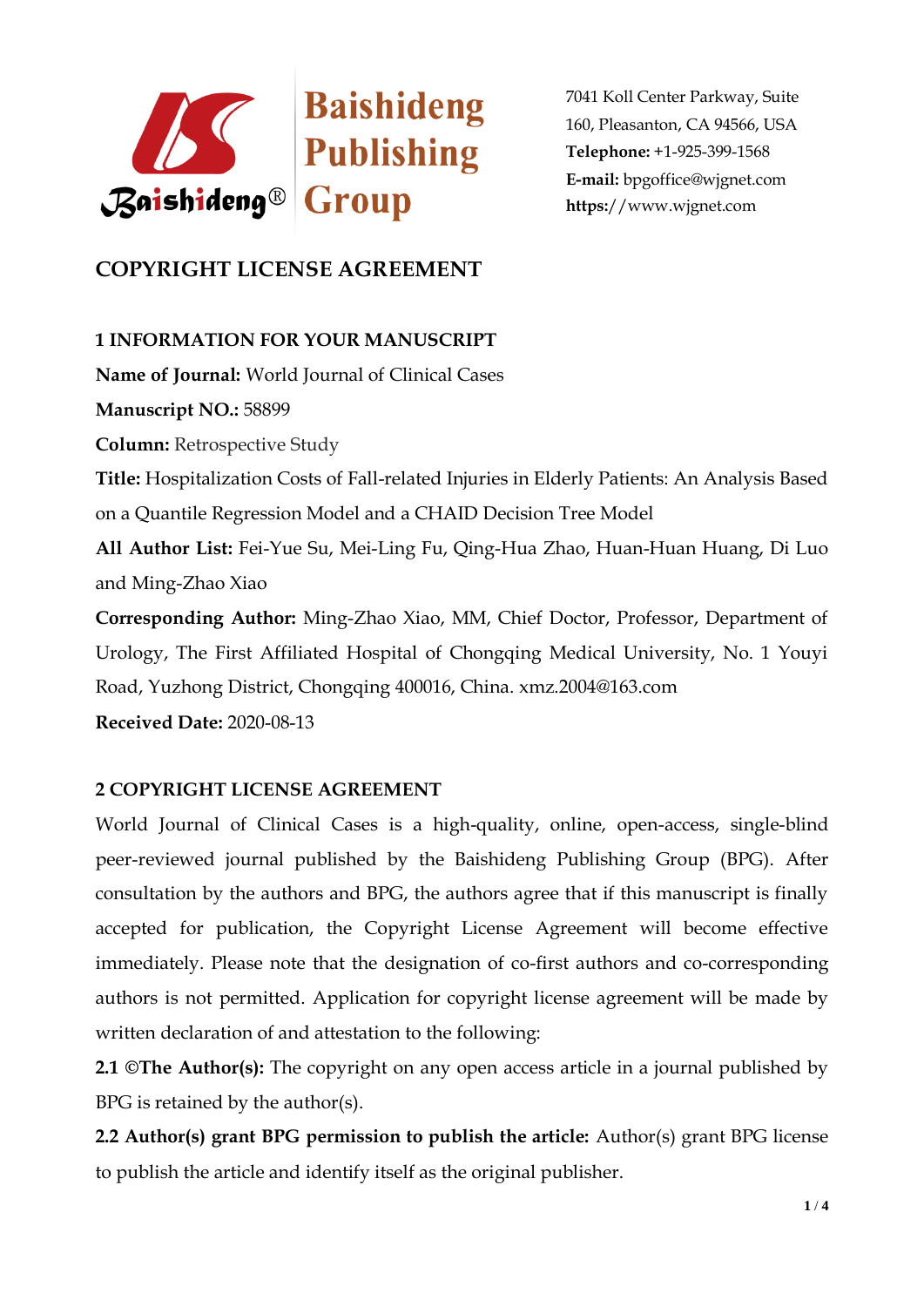

7041 Koll Center Parkway, Suite 160, Pleasanton, CA 94566, USA **Telephone:** +1-925-399-1568 **E-mail:** bpgoffice@wjgnet.com **https:**//www.wjgnet.com

**2.3 Author(s) grant copyright permission:** This article is an open-access article that was selected by an in-house editor and fully peer-reviewed by external reviewers. It is distributed in accordance with the Creative Commons Attribution NonCommercial (CC BY-NC 4.0) license, which permits others to distribute, remix, adapt, build upon this work non-commercially, and license their derivative works on different terms, provided the original work is properly cited and the use is non-commercial. See: http://creativecommons.org/licenses/by-nc/4.0/

**2.4 Simultaneous submission statement:** Author(s) certify that the manuscript is not simultaneously being considered by other journals nor is already published elsewhere.

**2.5 Academic misconduct statement:** Author(s) certify that the manuscript has no redundancy, plagiarism, data fabrication, or falsification.

**2.6 Conflict of interest statement:** Author(s) certify that there is no conflict of interest related to the manuscript. If any potential conflict-of-interest exists, author(s) certify that it is fully disclosed.

**2.7 Ethics statement:** Author(s) certify that all experiments involving animals and human subjects were designed and performed in compliance with the relevant laws regarding humane care and use of subjects.

**2.8 Referenced figures and tables authorization statement:** Author(s) certify that the manuscript's content is original, with all information from other sources appropriately referenced, and that specific permission has been granted in writing by any existing copyright holders prior to publication and is clearly cited and available.

**2.9 Author(s) grant BPG permission to use the published articles exclusively:** Author(s) grant exclusive copyright ownership to BPG for all formats of the manuscript, including print and electronic formats, English and non-English language formats, and subsequent editions such as Erratum, in addition to all rights for (1) granting permission to republish or reprint the materials in whole or in part, with or without a fee, (2) printing copies for free distribution or for sale, and (3) republishing the materials in a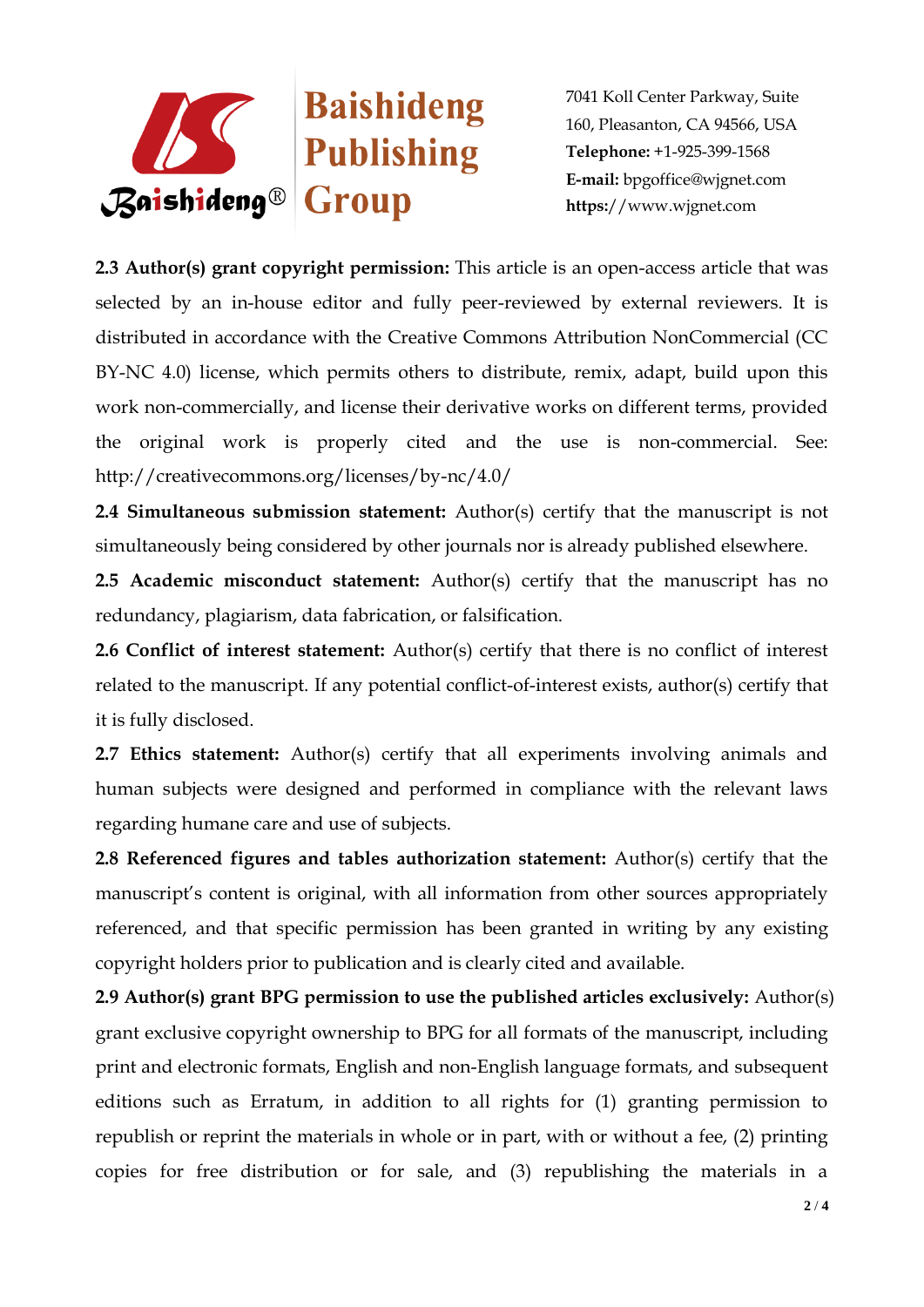

7041 Koll Center Parkway, Suite 160, Pleasanton, CA 94566, USA **Telephone:** +1-925-399-1568 **E-mail:** bpgoffice@wjgnet.com **https:**//www.wjgnet.com

compendium or in any other format.

**2.10 Author(s) grant BPG permission to publish manuscript-related documents:**  Author(s) grant permission to BPG to publish manuscript-related documents (*e.g.*, peer review report, answers to reviewers, CrossCheck report, signed copyright license agreement, *etc*.) at the same time that the manuscript is published online.

**2.11 Author(s) declare that the language of the manuscript is correct and free of**  language errors: Author(s) certify that the manuscript contains no errors in grammar, syntax, spelling, punctuation, or logic.

**2.12 Author(s) declare that the figure(s) and table(s) are quoted correctly:** Author(s) certify that all figures and tables have been correctly placed and clearly identified, and meet the journal's standards of high-resolution quality.

**2.13 Author(s) declare that the references are cited correctly:** Author(s) certify that the references are numbered according to their order of appearance in the main text of the manuscript.

## **3 PUBLISHING FEE STATEMENT**

'Manuscript source' includes invited manuscripts and unsolicited manuscripts. The article processing charge (APC) is waived for invited manuscripts. The APC must be paid for any unsolicited manuscript. The APC is payable to BPG by the author(s) or research sponsor(s). All BPG publications' APC standards can be found at: <https://www.wjgnet.com/bpg/gerinfo/242>

## **4 SIGNATURES OF ALL AUTHORS**

This declaration must be signed by all authors, individually and in his/her own handwriting, following the order of the authors' names appearing on the title page of the manuscript. The manuscript will be rejected immediately if we find the declaration was not signed by authors themselves. The signature list for all authors is as follows: